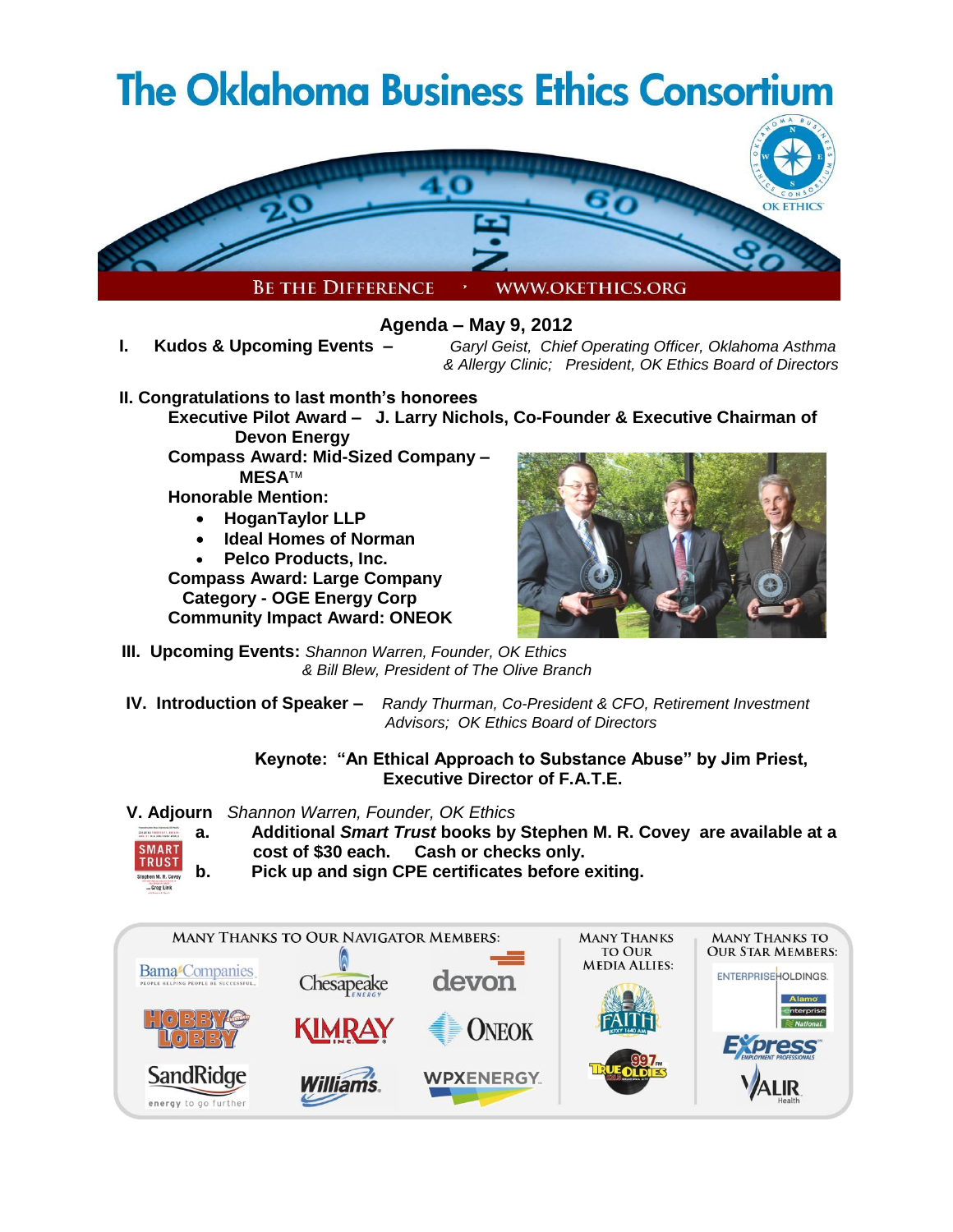*Metro Tech's Women of Worth (WOW)*. Nominated by the school faculty, this group is comprised of female students who demonstrate leadership potential. The purpose of the group is to develop leadership skills that students will apply to improve their communities, school, and lives. Students will enhance their communication skills, strengthen their self-esteem, become better decision-makers, and develop responsibility.

#### **VOLUNTEER RECOGNITION:**

**OK Ethics relies primarily on volunteers to achieve the organization's successful pursuit of Oklahoma's values of integrity at work. It takes leadership and teamwork to host these exciting events!**

**Registration Team:** These dependable individuals show up every month to diligently record our quests' attendance and handle the collection of fees:

- **Mark Neumeister,** Chairperson; D. R. Payne & Associates
- **Joe Walker,** Chairperson (Prepaid members); Wilbanks **Security**

#### **Team Members:**

- o **Mary Vaughn, CPA**
- o **Brandon Weldon,** SandRidge Energy

**Ambassador Team:** These friendly people welcome our guests each month and assist in helping them locate seats. They also arrive early to help distribute agendas and assist with name tags.

#### **Team Leader: Linda Streun, Ideal Homes of Norman:** Chairperson

#### **Team Members:**

- o **John Burnett –** Character First
- o **Jamie Gorman-** Hyde and Company
- o **Wayne Hart –** Legal Shield
- o **Jenny Hatton –** Boeing
- o **Valorie Hodges –** Valir Health
- o **Brent Martens –** Accounting Principals
- o **Tammy McKeever –** Enterprise Holdings
- o **Larry Musslewhite -** Retired
- o **Jacob Pasby**  Grant Thornton
- o **Bobby Redinger** Cole & Reed

**Agendas:** Metro Technology Centers, Quality Services and Media **Departments** 

**Accounts Receivable Reconciliation: Susan Pate**, Stinnett & **Associates** 

**CPE's: Michael Mount, CPA,** Oklahoma Accountancy Board **Facilities & Logistics: Jamie Potter,** Eide Bailly **Name tags: Sue Miller,** Accel Financial Services **Member Care Coordinator: Jalisha Petties,** Accounting Principals

o **Ben Robinson –**

- SentryOne LLC o **Connie Root –**
- Walker Cos. o **Bill Turner –** Valir Health
- o **Daniel Yunker –** Kimray, Inc.

## **Join our team - Contact our leadership**

## **WRITERS NEEDED**

To prepare copy for upcoming announcements on the True Oldies 99.7FM station. Contact Shannon Warren (see info below)

#### **Membership &**

**Recruiting:** Shannon Warren, Founder, OK **Ethics** [warrenokla@cox.net](mailto:warrenokla@cox.net) or 858-2233

**Ambassadors:** Linda Streun, Director of Human Resources, Ideal Homes, [lindastreun@ideal](mailto:lindastreun@ideal-homes.com)[homes.com](mailto:lindastreun@ideal-homes.com)

**Registration:** Mark Neumeister, D. R. Payne; 272-0511; [moneumeister@drpayne.](mailto:moneumeister@drpayne.com) [com](mailto:moneumeister@drpayne.com)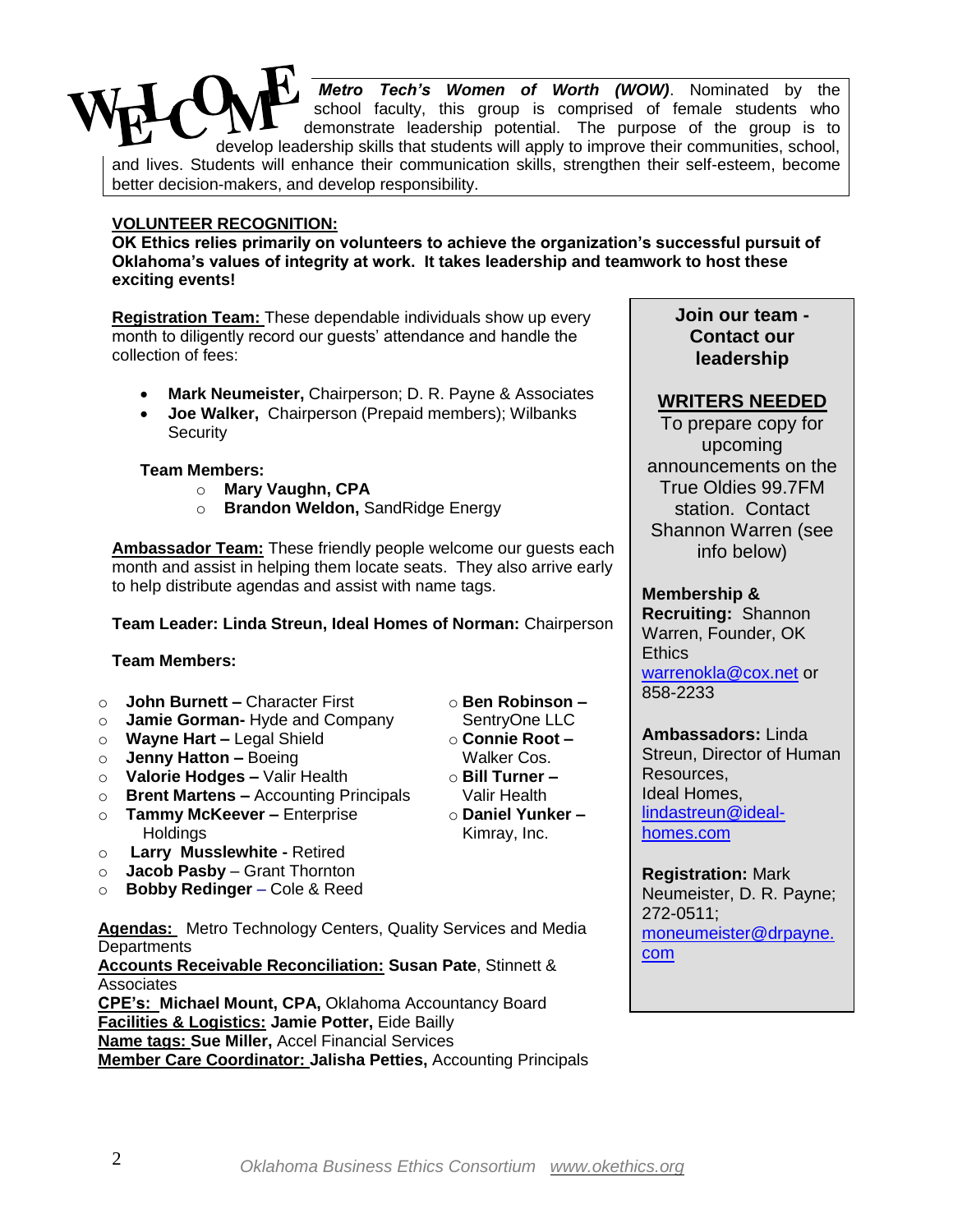# **UPCOMING OK ETHICS EVENTS: OKLAHOMA CITY CHAPTER**

# **Summer Break – June and July.**

OK Ethics will continue its regular monthly programs in August. Join us for special bonus workshops.



**Presented by attorney & former judge, Bill Blew**

**"Resolving Everyday Conflict"** 

**CPE's Offered – See website for details**

**Hobby Lobby Campus June 7 & 8 Noon to 4:30 \$75 inclusive of meals and materials for both days**

| <b>Watch for details:</b> | Dr. Don Betz,<br><b>President</b><br><b>University of Central</b><br><b>Oklahoma</b> |  |
|---------------------------|--------------------------------------------------------------------------------------|--|
|                           | <b>August 8, 2012</b>                                                                |  |
|                           |                                                                                      |  |

# **UPCOMING OK ETHICS EVENTS: TULSA CHAPTER**



**May 24, 2012**

#### **"Doubting, Worrying & Wondering: The path to ethical decision-making is awareness"**

Professor Urich is concerned about the trend among people who stand up in society and tell others how to behave -- they sometimes are embarrassed, disgraced or arrested. In studying the complexity of ethical decision-making, he has identified awareness as the key factor. As an ordinary person, trying to be ethical, Andrew will argue that doubting, worrying and wondering is truly the best strategy to avoid embarrassment, disgrace and arrest.

*Bonus:* As part of Professor Andrew Urich's research on ethical decision making, he stumbled upon the secret to happiness. You will not want to miss Professor Urich's entertaining and engaging presentation.

> **Puterbaugh Professor of Ethics and Legal Studies Spears School of Business, Oklahoma State University**

**Please share this information with co-workers; post on company bulletin board.**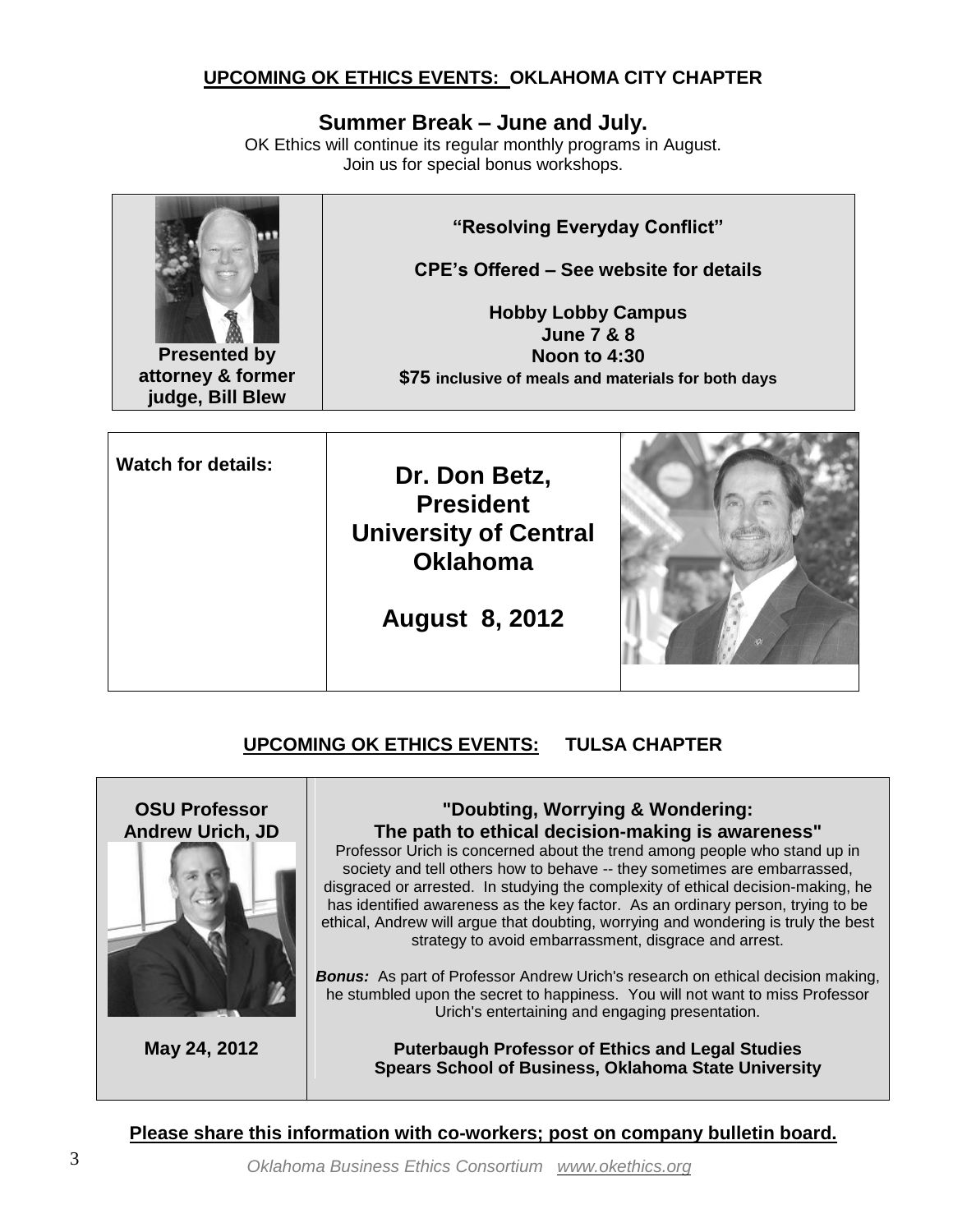# **Programs Focused on Integrity - (Not affiliated with OK Ethics)**



For nearly nine years, we have been inspired by our friendship with Character First. Leaders with this organization provided the wisdom and insight for OK Ethic's Guiding Principles. Go to

[www.characterfirst.com](http://www.characterfirst.com/) to learn more about tools to help you integrate character and ethics into your organizational culture, or contact John Burnett at [405-815-0001](tel:405-815-0001)

# **Professional Development Seminar June 12, 2012 Oklahoma City**

# **Character Council of Central Oklahoma** …cultivating good character

The Character Council of Central Oklahoma is an organization that educates, equips and empowers others to create a culture of good character within Central Oklahoma. Their vision is that Central Oklahoma will become a model community of good character. Upcoming programs include:



May 22: James Lankford – Representative, United States Congress

Cost is \$15 per person; Reservations made via [luncheon@characterok.org](mailto:luncheon@characterok.org)

# *INTERESTED IN RECEIVING OK ETHICS MONTHLY MEETING NOTICES?*



*OKC: Contact Jalisha Petties, Member Care Coordinator at (405) 889-0498 or via email [okethics@yahoo.com](mailto:okethics@yahoo.com)*

*Tulsa: For more information about Tulsa activities, contact Michael Oonk, President – Tulsa Chapter (918) 481-3822*

 *Like OK Ethics on FaceBook* 

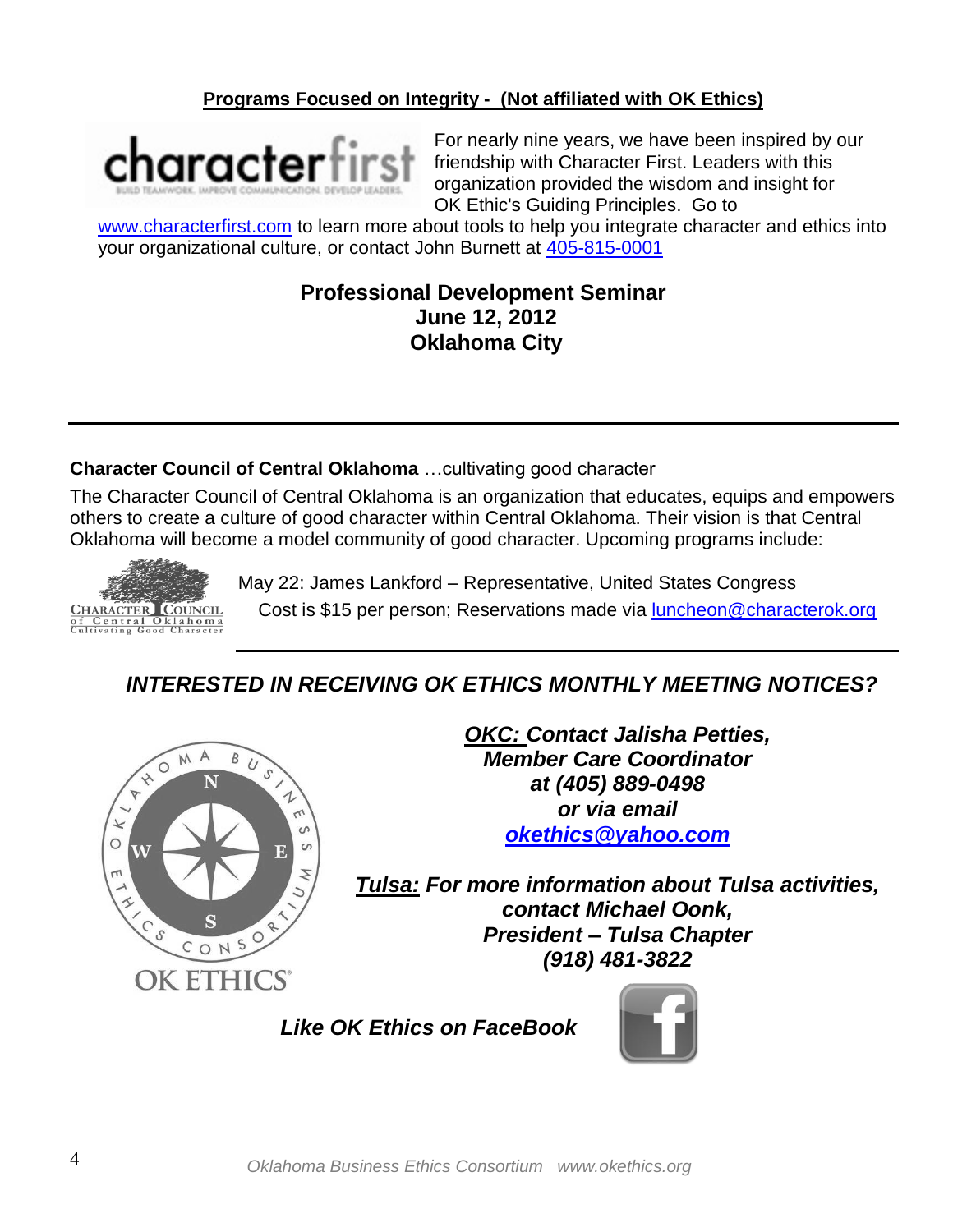#### **General Program Disclaimer:**

Members of the Oklahoma Business Ethics Consortium frequently share information concerning various issues and developments that may have legal implications. The discussions, commentary, and handouts at Consortium meetings or presentations to other organizations are for general informational purposes only. They cover only some aspects of the subject topic, and do not constitute a complete legal analysis of the topic or how it might apply to any particular set of facts. Before taking any action based on information presented during a Consortium event, participants are encouraged to consult a qualified attorney. The observations and comments of presenters at Consortium meetings and networking are the views and opinions of the presenter and do not constitute the opinion or policies of the Consortium or any of its members. Presenters are respectfully requested to avoid profanity, preaching, politics, putdowns and self-promotion during their lectures

# **REMINDER: PLEASE PICK UP CPE'S AT CONCLUSION OF EVENT.**



Jim Priest is a husband, dad, attorney and ordained minister in the Church of the Nazarene. He has practiced law in Oklahoma for over thirty years and has been consistently recognized as one of the best lawyers in the nation. In February 2011, Jim became the Executive Director of the non profit organization FATE (Fighting Addiction Through Education) [www.fate.org.](http://www.fate.org/)

# **"An Ethical Approach to Substance Abuse"**

Summary: Professor Steven Mintz, founder of the website, Workplace Ethics Advice, writes: *"I teach my students about business ethics and social responsibility. Businesses have a responsibility to provide for a safe workplace and to deal quickly and effectively with behaviors that potentially harm an employee, fellow employees, and those in the community. Providing for an alcohol and substance abusefree workplace requires a commitment to ethical behavior."*

An ethical approach to substance abuse in the workplace requires more than a drug testing program and firing employees who flunk. So how do you do it? How do coworkers deal with fellow employees who use-- without feeling like a "snitch"? This presentation will provide you with "the ol' how-to" and will raise your consciousness, lower your fears, and cement your resolve to take the initiative in dealing ethically and effectively with substance abuse.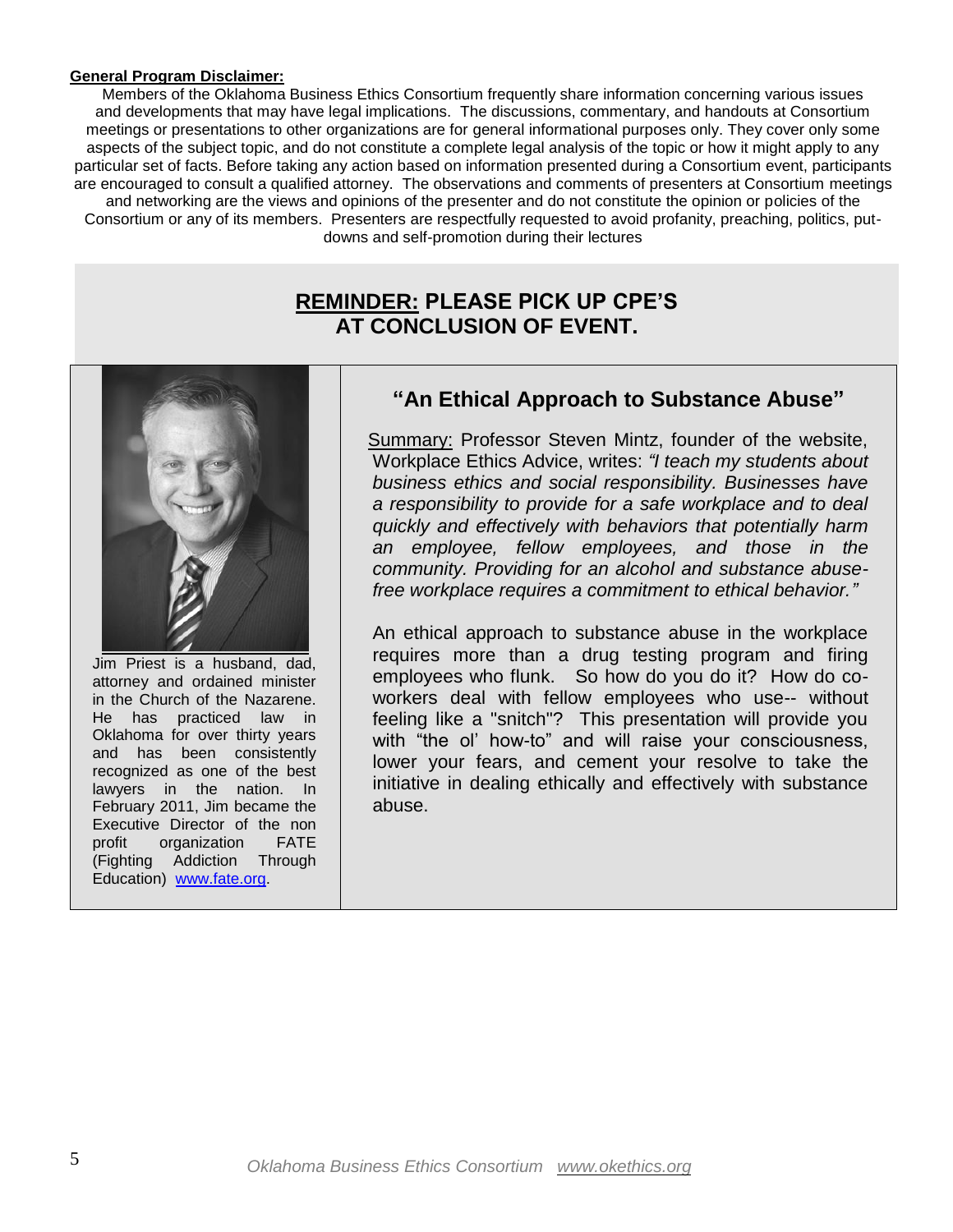# **An Ethical Approach to Substance Abuse**

#### **Intro:**

An ethical approach to substance abuse in the workplace requires more than a "zero tolerance" approach and drug testing procedure. It requires a thoughtful awareness, a thoughtful attitude and thoughtful action.



#### **Thoughtful awareness:**

The thoughtful awareness includes an "eyes wide open" evaluation of the scope of the problem in concentric circles: first with yourself, then with your workplace, then with a macro problem facing the state of Oklahoma. For example, Oklahoma employers spend \$600 million in health care costs alone each year on substance abuse related issues and most alcoholics and addicts are employed in either a full time or part time capacity. Someone (and probably more than one "someone") in your workplace abuses or is addicted to alcohol or other drugs. To be ethical is to be aware of the scope and subtleties of the problem you are trying to solve.

#### **Thoughtful attitude:**

Once you have developed an ethical awareness of the problem, you must develop a thoughtful attitude or mindset about addiction. This is the baseline foundation for appropriate, ethical action. Many people have had an attitude of "addicts are bad people doing bad things". We are long past the time where employers can survive by simply taking a "zero tolerance" approach and terminating employees who test positive. While employers should never tolerate alcohol or other drugs in the workplace, nor permit employees to be under the influence, that is now the mere minimum. If part of our ethical value system (both personally and corporately) is to value employees, then they must be valued in a 360 way—not just valued for what they add to the bottom line.

#### **Thoughtful action:**

Once you are aware and have developed the appropriate attitude, you must take thoughtful, ethical action. In your personal life, you must critically evaluate your own relationship with alcohol and other drugs, particularly where it intersects with your workplace. Second, you must evaluate what can and should be done in your workplace both in the realm of relationships (people who you know use or abuse in a way that impacts work) and in the realm of corporate governance (drug testing policies, programs, EAPs). Third, you must evaluate what action your company or organization can take to address a problem having a 7.2 billion dollar negative impact on Oklahoma's economy. This type of action is part of an individual's and a corporation's ethical obligation to the community.

#### **Conclusion:**

Substance abuse in the workplace is NOT someone else's problem. It impacts all of us and requires a thoughtful attitude, approach and action.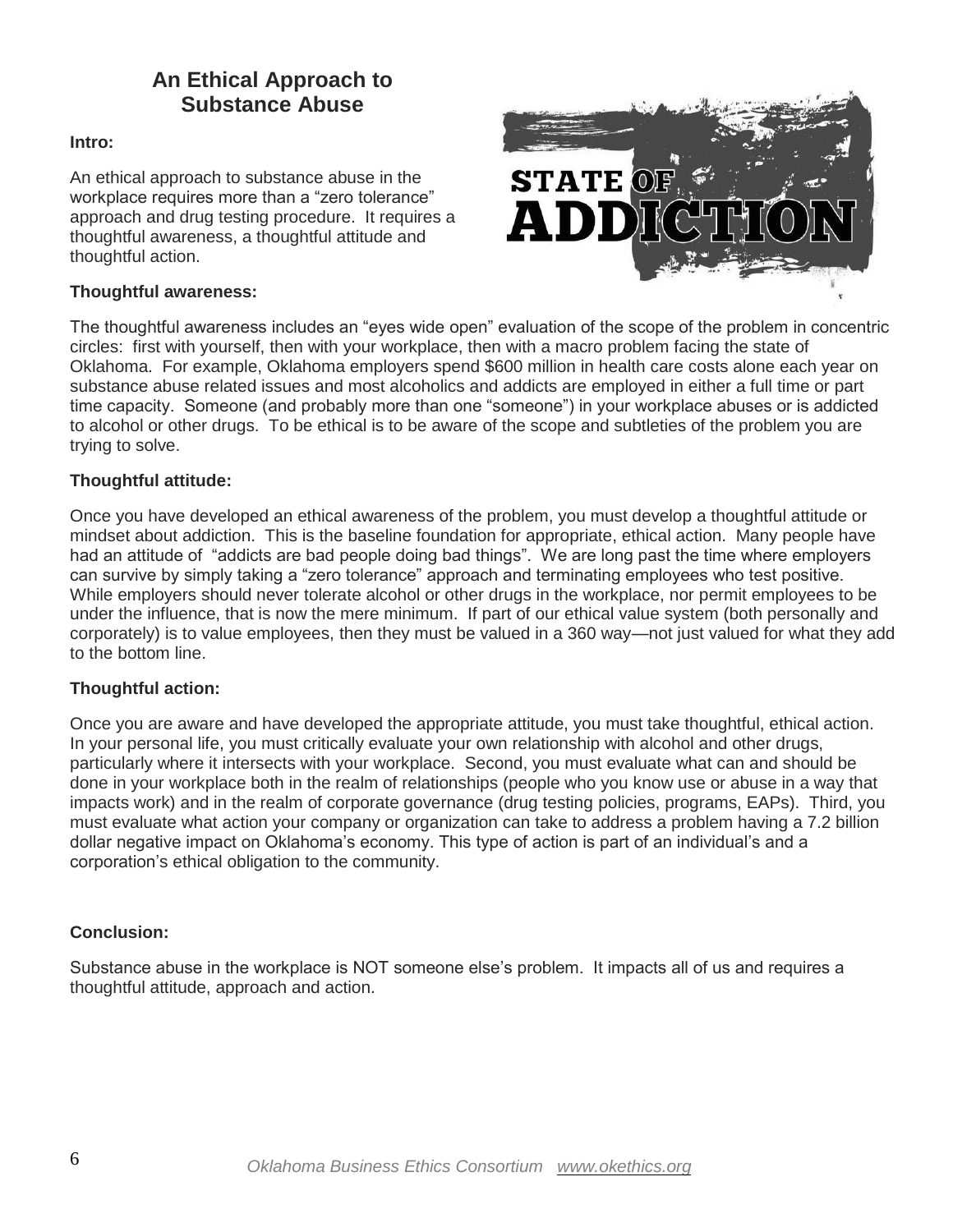#### **Additional Materials:**

#### **Substance Abuse And Addiction Among Most Serious Workplace Issues**

A national survey of human resources professionals conducted by the nonprofit Hazelden Foundation shows that while substance abuse and addiction are recognized as among the most serious problems faced in the workplace, employer policies and practices are not fully addressing the problem. The survey also found that although most companies offer employee assistance programs, many do not openly and proactively deal with employee substance abuse issues, do not refer employees to treatment programs and face barriers that prevent them from helping employees seek and receive addiction treatment.

The survey of more than 1,000 senior human resource professionals provides an in-depth look at HR professionals' knowledge of substance abuse and addiction in the workplace and the roles they play in helping both employers and employees identify and address this serious public health issue.

"Addiction is this country's number one public health problem," said Jill Wiedemann-West, Senior Vice President of Clinical and Recovery Services at the Hazelden Foundation. "We know that treating drug and alcohol addiction results in more people finding their path to recovery, it results in more resilient families, more productive work places and healthier and safer communities."

#### **Acknowledging the problem, but what to do about it?**

According to the survey, more than two-thirds (67 percent) of HR professionals today believe that substance abuse and addiction is one of the most serious issues they face in their company. Absenteeism, reduced productivity and a lack of trust are major problems stemming from substance abuse that affect the efficiency and success of companies across the country. Despite the serious nature of the issue and the wide adoption of policies and programs, many HR professionals are not referring employees to treatment programs. Less than one-quarter (22 percent) of HR professionals say their companies openly and proactively deal with employee substance abuse and addiction issues.

"Hazelden is committed to seeking out ways to help companies across the country address the serious issue of substance abuse and addiction in the workplace," said Wiedemann-West. "We believe that by sharing these survey results we can reinforce the importance and urgency of treatment which will provide the best opportunity for lifelong recovery for those in need."

#### **Importance of Education**

The survey showed that a series of key barriers and personal limitations prevent HR professionals from helping employees seek and receive addiction treatment.

- More than half (54 percent) of HR professionals surveyed believe that getting employees to acknowledge or talk about the issue is their toughest challenge.
- Nearly half (49 percent) of HR professionals cited at least one of four personal hurdles to helping their employees with substance abuse and addiction issues: lack of experience in identifying substance abuse and addiction (20 percent); lack of information regarding treatment options (16 percent); personal discomfort in approaching employees about the issue (13 percent); and not having enough time to deal with substance abuse and addiction issues (13 percent).
- In an effort to help deal with those barriers, HR professionals want help addressing substance abuse and addiction in the workplace.
	- Eighty-five percent of HR professionals believe that offering education programs to build understanding of addressing addiction in the workplace would be an effective component of a solution to this problem.
	- HR professionals said they would benefit most from information on how to identify substance abuse and addiction in the workplace (32 percent); discuss the issues with their employees (25 percent); and choose the most effective treatment options for their employees (19 percent).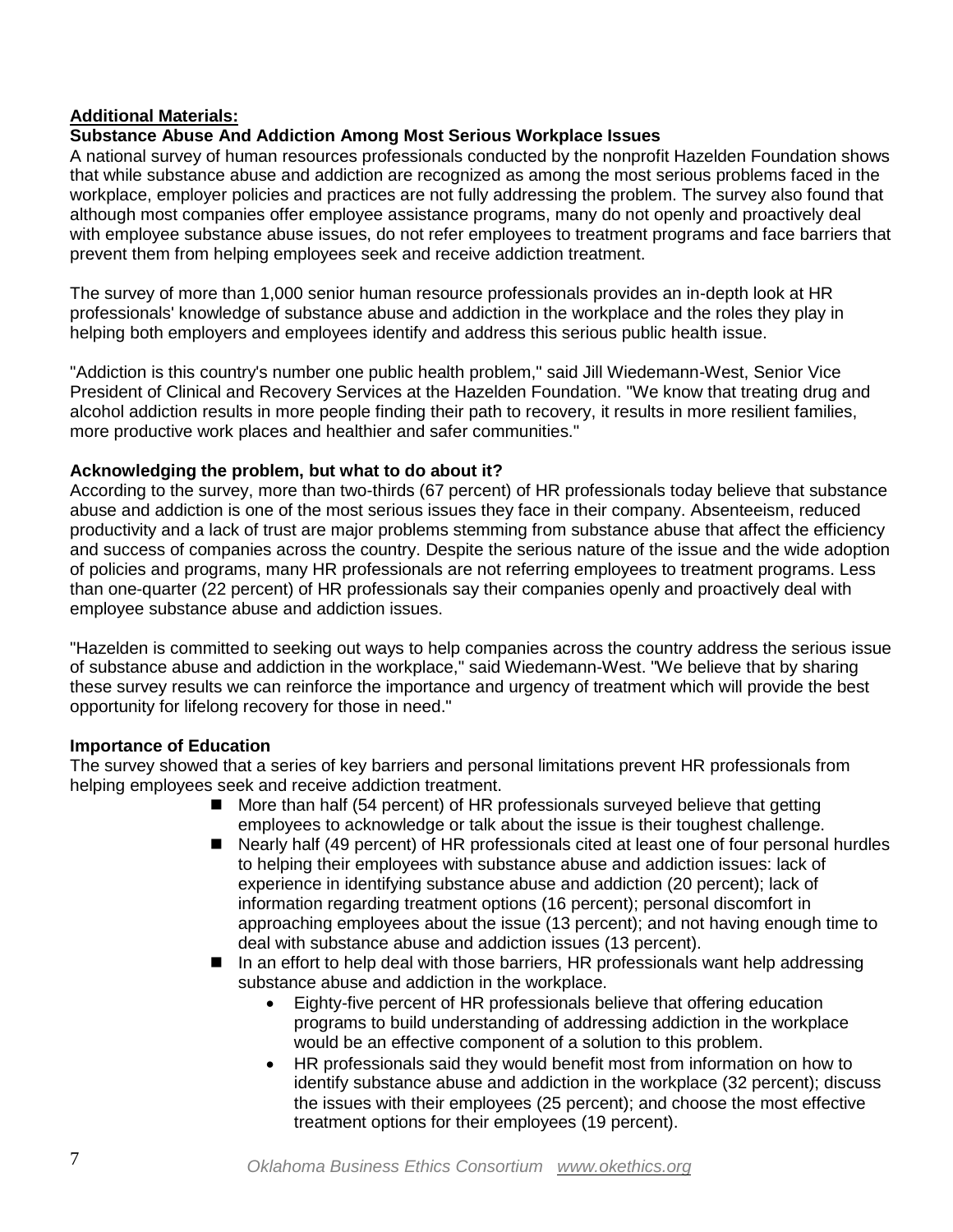### **Challenging the Business**

According to HR professionals surveyed, employee substance abuse and addiction can have a negative effect on business.

- HR professionals reported that the most significant problems their companies experience due to employee substance abuse and addiction were absenteeism (62 percent); reduced productivity (49 percent); lack of trustworthiness (39 percent); negative impact on the company's external reputation (32 percent); missed deadlines (31 percent); increased health care costs (29 percent); and unpredictable, defensive interpersonal relations (29 percent).
- Effective treatment programs for employee substance abuse and addiction are invaluable to a business' long-term success.
- An overwhelming majority of HR professionals (92 percent) agree that an effective treatment program increases employee productivity
- Two-thirds (67 percent) of HR professionals believe that access to an effective treatment program reduces overall health care costs for employers.

#### **Trouble with Testing**

The national survey showed traditional systems for recognizing substance abuse and addiction may not work as well as HR professionals believe.

Eighty-five percent of HR professionals report that they believe drug testing is an effective way to diagnose workplace substance abuse and addiction. However, research from the National Institute on Drug Abuse and Addiction shows that 69 percent of substance abusers or addicts in 2005 used alcohol, which can go undetected through drug testing alone.

#### **Stigma of Addiction**

Addiction issues may make new hires less attractive but do not deter commitment to current employees, according to the survey.

- **HR professionals are divided on whether or not their company would be less interested in hiring a** recovering addict. Forty-three percent agree that their company would be less likely to hire a recovering addict, and 47 percent disagree.
- According to the survey, HR professionals see a growing issue for women with regard to substance abuse and addiction.
- More than half (56 percent) of HR professionals surveyed say they believe addiction among women has increased over the last five years.
- HR professionals believe the major barriers preventing women from getting treatment are fear of losing custody of their children (75 percent); reluctance to admit their addiction (69 percent); and fear that their employers (62 percent) and their families (58 percent) will find out.

#### **Regional Results**

In addition to the national survey, data was collected from HR professionals in six regions across the United States: statewide in California, Florida and Minnesota; and in the Chicago, New York City and Portland metro areas. These regional results showed:

 More HR professionals in California (30 percent) than nationwide (22 percent) and in Florida (34 percent) than nationwide (22 percent) say their companies openly and proactively deals with employee substance abuse issues.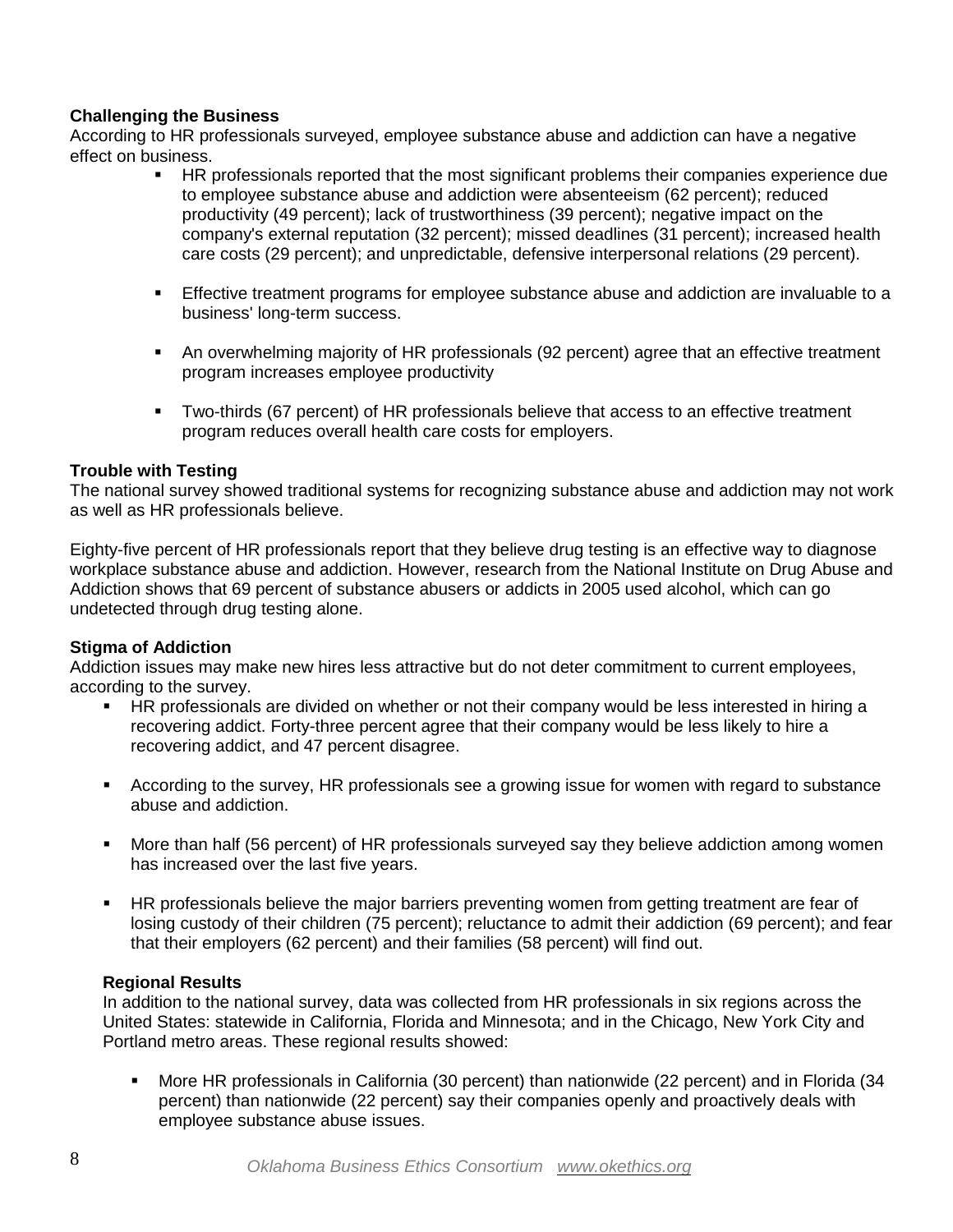- More HR professionals in Minnesota (78 percent) than nationwide (67 percent) and in the Portland Metro (76 percent) than nationwide (67 percent), believe that an effective substance abuse and addiction program can reduce overall health care costs for employers.
- HR professionals in the Chicago Metro survey are more likely than those nationwide to agree that providing employees access to effective substance abuse treatment services can reduce overall health care costs for employers (77 percent vs. 66 percent).
- HR professionals in the New York Metro region are less likely than those nationwide to have a drug testing program in place (52 percent vs. 76 percent) and to believe that drug testing is an effective way to diagnose workplace addictions (74 percent vs. 85 percent).
- For more information on substance abuse in the workplace, to view the full Hazelden HR survey results or to learn more about Hazelden's resources for employers and employees, visit [http://www.hazelden.org.](http://www.hazelden.org/)

#### **About the Survey**

The Hazelden Foundation commissioned KRC Research to conduct telephone interviews with 306 senior human resources professionals nationwide, 150 interviews in Minnesota statewide, 150 interviews in the New York metro area, 150 interviews in the Chicago metro area, 150 interviews in Florida statewide, 150 interviews in the Portland metro area and 300 interviews in California statewide -- with an even split between Northern and Southern California. The survey took place between September 25 and October 12, 2006. The margin of error for the nationwide data is  $+/-5.6$  percent and  $+/-8.0$  percent for regional data.

#### **About the Hazelden Foundation**

Hazelden, a national nonprofit organization founded in 1949, helps people reclaim their lives from the disease of addiction. Built on decades of knowledge and experience, Hazelden's comprehensive approach to addiction addresses the full range of patient, family, and professional needs, including treatment and continuing care for youth and adults, research, higher learning, public education and advocacy, and publishing.

Hazelden Foundation [http://www.hazelden.org](http://www.hazelden.org/)

## *What is a "Drug Free Workplace?"*

It is an employment setting where all employees adhere to a program of policies and activities designed to provide a safe workplace, discourage alcohol and drug abuse and encourage treatment, recovery and the return to work of those employees with such abuse problems. The intent of the program is to educate adults on the problems relating to substance abuse. The one place where there can be mandated adult education is the workplace. This empowers the individual and the family, resulting in stronger communities.

## *Why Should An Employer Establish a Comprehensive Drug Free Workplace Program?*

Current research indicates that nearly 77% of illegal drug users are employed in full and part-time jobs. Consequently, when the effects of alcohol abuse are added, the result is a large impaired portion of the national workforce. For the typical employer, that means unhealthy employees, unsafe working conditions, loss of productivity, smaller profits, more accidents, higher medical claims expenses, and a host of other negative effects for the employer and the employees.

Small and medium-sized firms employ 80% of the U.S. workforce where drug testing policies & programs are not in place. Absenteeism, increased healthcare costs and decreased productivity due to alcohol and other substance abuse costs your company \$1,000 per employee per year!

You can minimize the chance of having to deal with a serious job performance problem in the workplace, and in the process support a better quality of life for your employees, by implementing a drug free workplace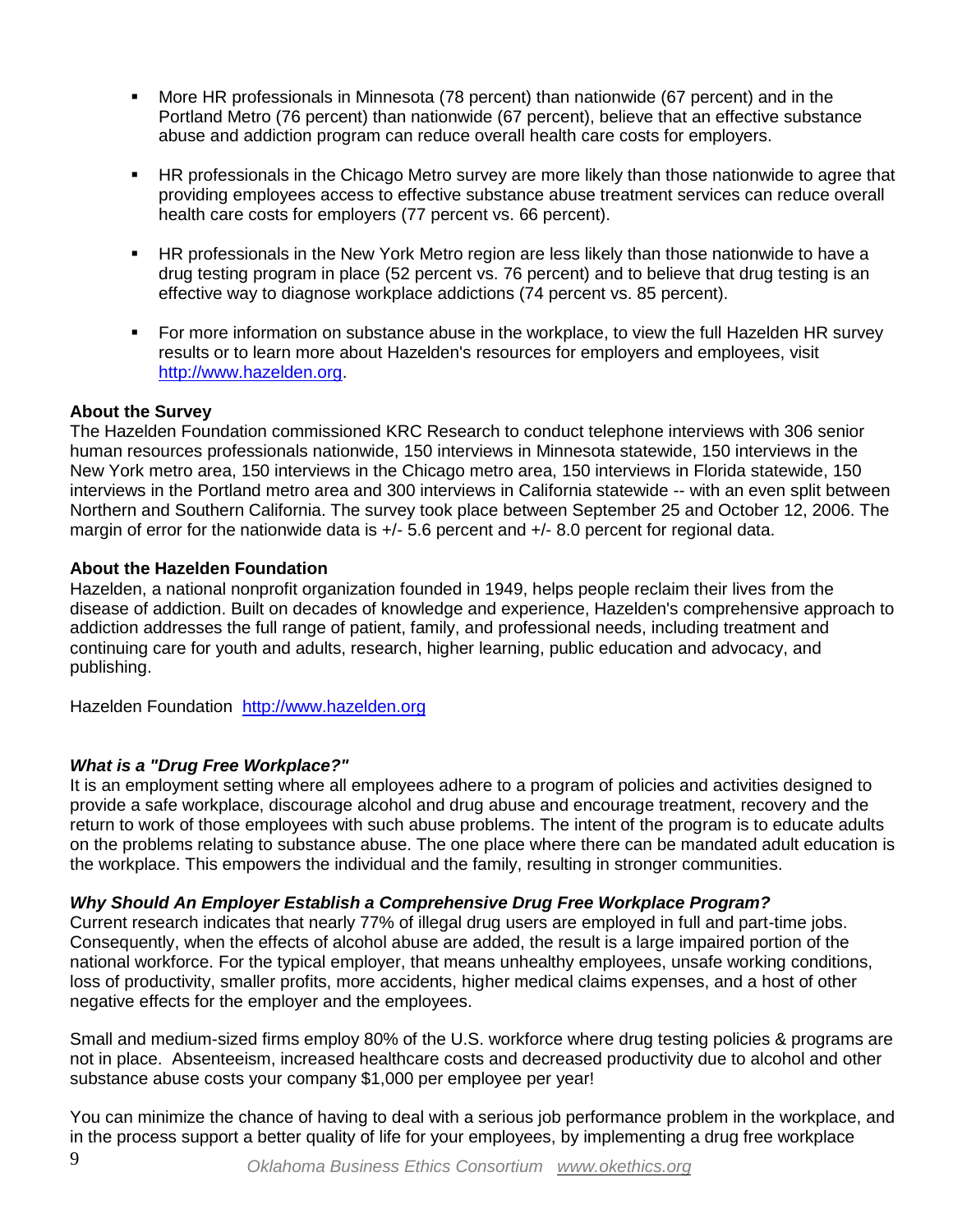program in your company. It will reinforce the message to your employees and customers that a positive work environment is a high priority. The Council can provide you and your company with information and support to ensure your certification as a drug free workplace.

All aspects of society are harmed by illicit drug use; however, the American workplace is especially impacted. Business owners lose an estimated \$160 billion per year because of drug use. Business owners can expect to pay thousands of dollars more per year to employ a worker who uses illicit drugs than to employ a worker who is drug free.

#### *What Are the Components of a Comprehensive Drug Free Work Place Program?*

The "Drug Free Workplace" is a more recent term and concept introduced by the Federal government's policy for its employees in 1986 and promulgated in the private sector by the President's Drug Advisory Council. A comprehensive approach to having a drug free workplace would include:

- A written policy
- Access to assistance
- Employee education
- Supervisor training
- Drug testing

Supported by public opinion, legislation and regulation of safety-sensitive industries in the late 1980s and early 1990s, the drug free workplace concept was adopted and promoted by national, state and local organizations of employers and business executives. Some unions adopted it as well and undertook drug testing of their members and provided "drug free worker" identification. Written policies assure that all employees have the same understanding of their rights and responsibilities under the program, and that employers administer the program uniformly among all employees.

The Council on Alcohol and Drugs helps companies meet the above requirements after organizations become a drug free workplace and provides the policy, rules and guidelines with support, so that companies can be educated and encouraged to become drug free workplaces. The Council provides the resources necessary to become, and remain, a drug free workplace.

#### *Why Should I Implement A Drug Free Workplace?*

Family Members' Substance Abuse Affects Workers!!

Slightly more than one-fourth (26%) of employed adults report that there has been substance abuse or addiction within their family and 42% of these workers report that they have been distracted or less productive at work because of it, according to a recent national telephone survey.

Having their mind drift away from work tasks to thoughts of the problem was the most frequently reported work-related problem (89%), followed by missing a deadline or work/attendance suffering (57%) and errors in judgment (46%).

The workers surveyed suggested several ways in which employers could help, such as implementing a drug free workplace program, offering counseling for family members of addicted individuals (73%), providing better health insurance coverage (67%) and providing a more flexible work schedule or time off work (65%).

<http://www.livedrugfree.org/Drug-Free-Workplace-FAQ.72.0.html>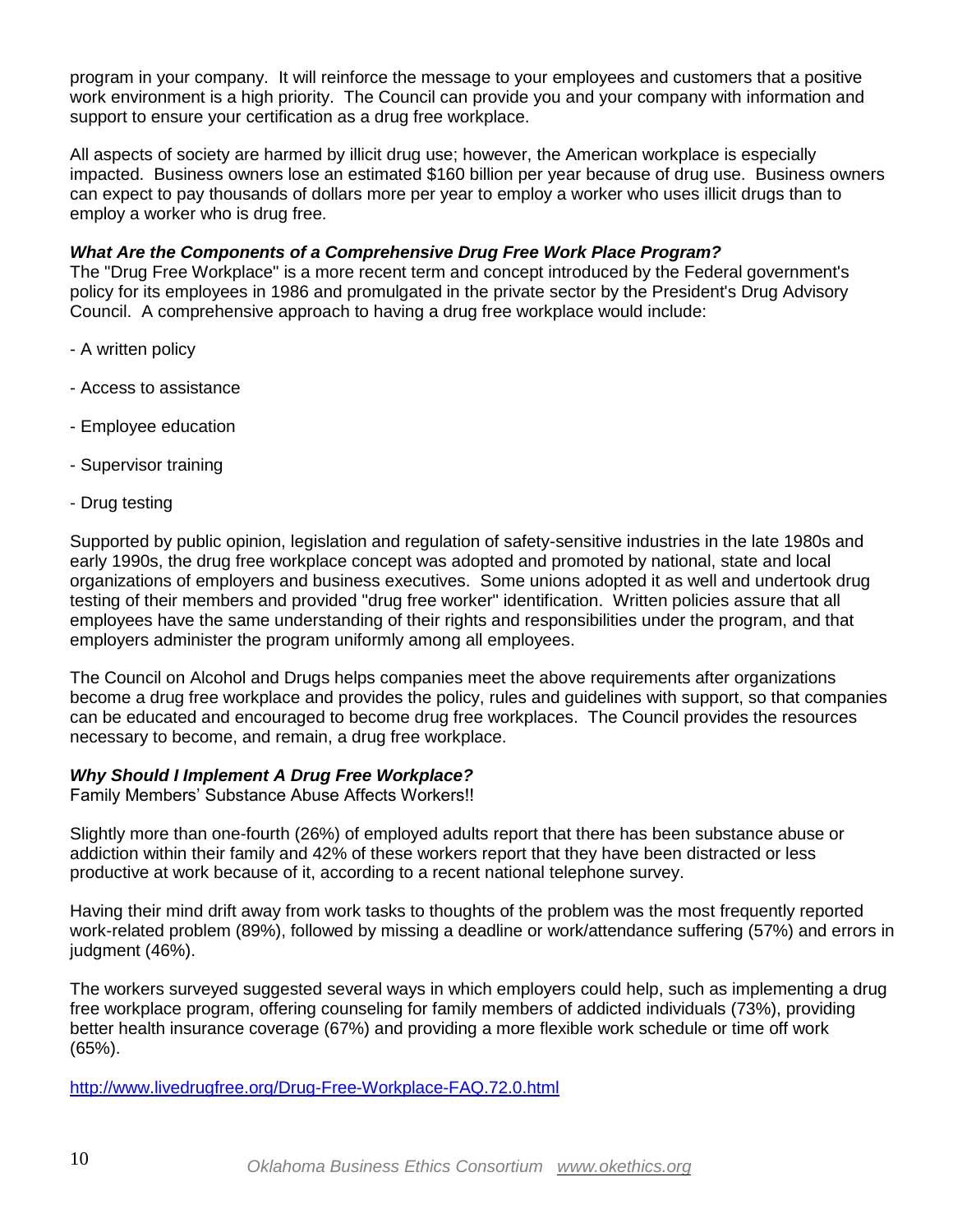# **Employee Drug Testing**

It has only been within the past 20 years that drug use has been defined as a social problem by science professionals and, more importantly, employers. According to Kenneth D. Tunnell, from 1981 to 2000 the public expenditure to combat drug use in the United States rose from \$1.5 billion to \$19.2 billion (1). That is an overall increase of 1200%. Needless to say, addressing drug use in American society is a great financial priority.

The highest priority of most young adults graduating from college is to find a job and become financially independent. However, with greater competition for a limited number of positions and a many pre- employment tests to pass, young people are finding it harder and harder to secure a desirable first job. One employee test consistently administered today is drug testing. Within the chapter overview, this question was posed: Should young adults entering the workforce, who have recently "experimented" with drugs, be worried? The simple answer is yes. "Pre-employment screening currently is the most commonly used type of drug testing. 78% of companies require jobapplicant drug testing" (Tunnell 2004).

Lockheed Martin, one of Colorado's largest employers, is just one of the companies that comprise the 78% figure. In a small survey conducted for this chapter, 58% of the respondents strongly agreed that employee drug testing increases company performance. On the other hand, 16% strongly disagreed. Interestingly, within this study, 100% of the Lockheed Martin employees surveyed strongly agreed that drug testing increases company performance. This probably has to do with the fact that all prospective Lockheed Martin employees are required to take a preemployment drug test.

Another finding worth noting is the fact that the average score (on a 7 point scale with 7 being "strongly disagree") for the question, "I am concerned about workplace privacy" was a 5 for the Lockheed Martin employees, indicating that they are not concerned with privacy issues.

Lockheed Martin is an aerospace engineering juggernaut. It has offices all around the globe. Could it be possible that large companies are going to require drug testing on a more consistent basis than small companies? For a young person attempting to obtain a job, this could be a very important question in the employment search.

Viewing business from a sociological standpoint would reveal that larger businesses are more likely to drug test than small businesses. "Drug testing is far likelier within large, heterogeneous organizations characterized by distant social relations" (Tunnell on Black 2004, p. 103). On the other hand, people working in small organizations are able to interact with more levels of the organization and, at the same time, build a positive reputation and higher level of trust amongst their peers. Often, the only time an employee will be drug tested, in a small firm, is if a pattern of misconduct arises. On a basic level, "drug testing, as surveillance, is a relatively easy solution for employers who have few methods available for distinguishing reputable from disreputable individuals‖ (Tunnell 2004). The question of reputability is one a large company has a very limited history with concerning any new applicant. Thus, tools like drug testing might be the best option for a large firm to avoid making hiring mistakes.

Drug testing is an employment instrument that is not going to disappear in the near future. America's society has defined drug use as a problem and continually supports increases in the financial funds available to fight "the war on drugs."